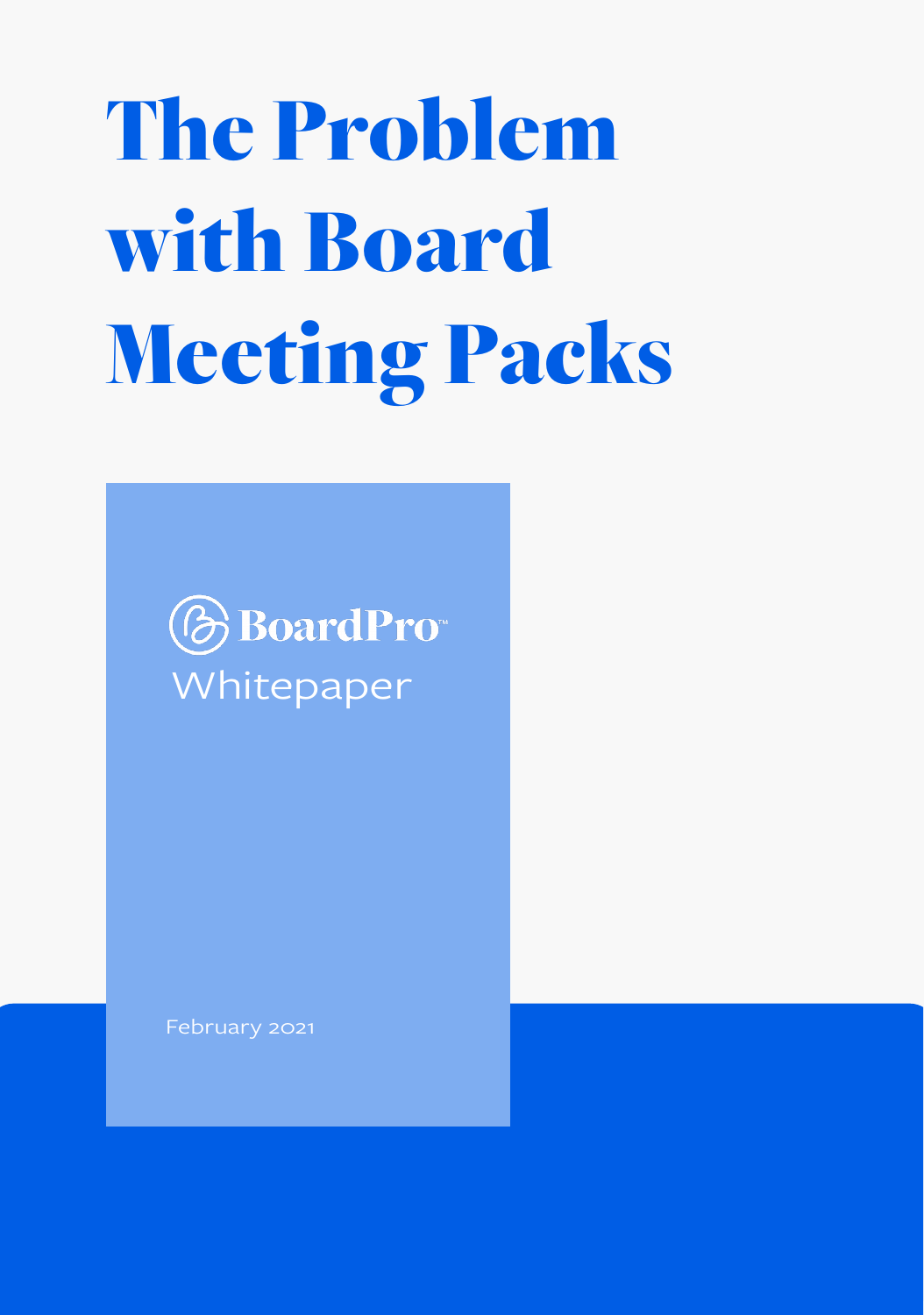

# Table of Contents

| Introduction                              | 03 |
|-------------------------------------------|----|
| So, why do many board packs fall short?   | 04 |
| How Can Board Pack Shortcomings Be Fixed? | 08 |
| <b>About BoardWorks</b>                   | 17 |
| About BoardPro                            | 18 |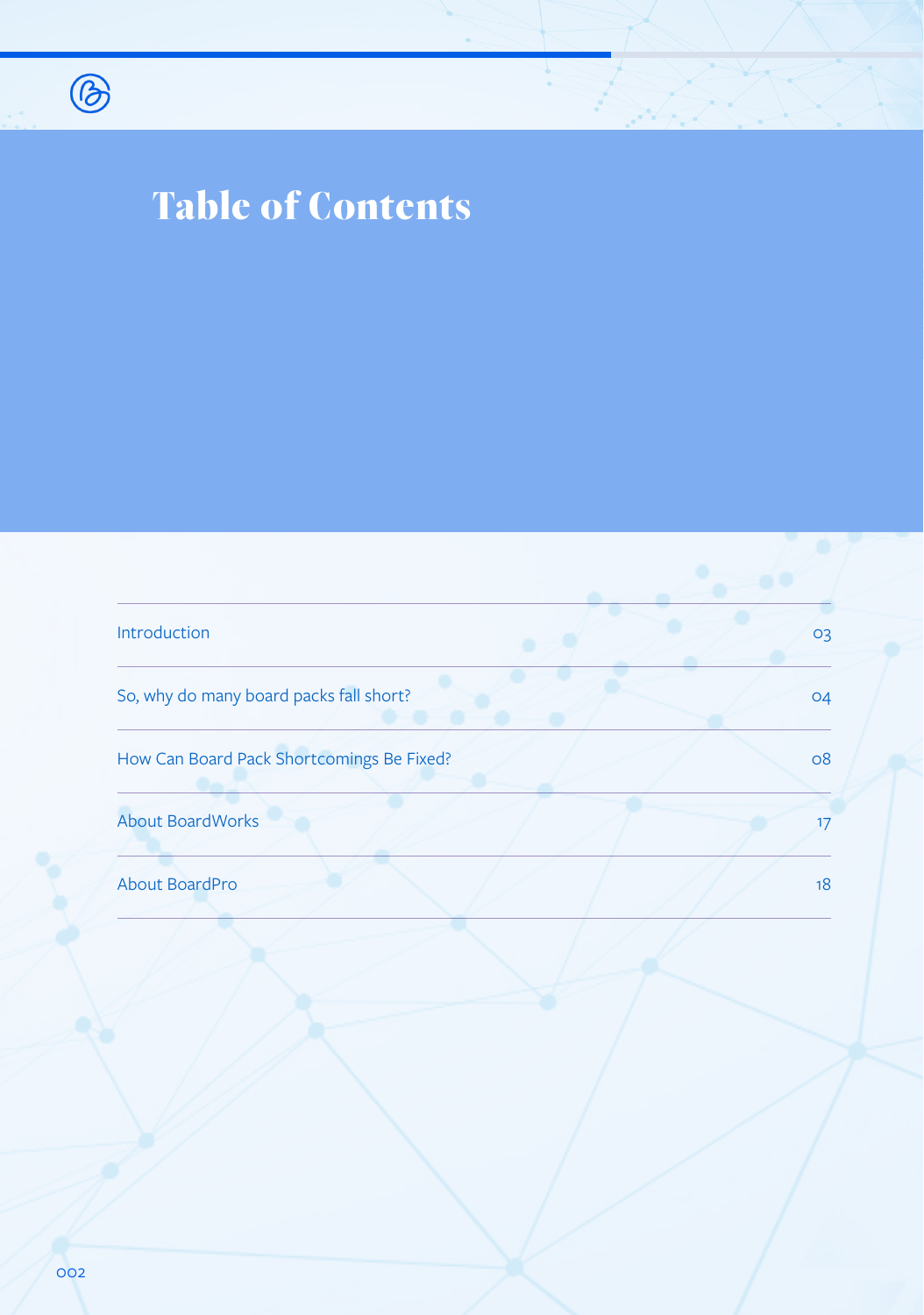# <span id="page-2-0"></span>01. Introduction

01

"Our board gets too much, and it's mostly the wrong stuff." That is a common refrain in conversations many Australasian directors have about their board meeting materials. Our research confirms that this is also a widely held concern in other parts of the world. For example, a report just released in the UK, concluded that 64% of a wide cross-section of boards had to work on board packs that did not support focused conversations about priority issues.<sup>1</sup>

1 Board Intelligence. Effective Board Reporting - the Findings. E-book

 $\circledR$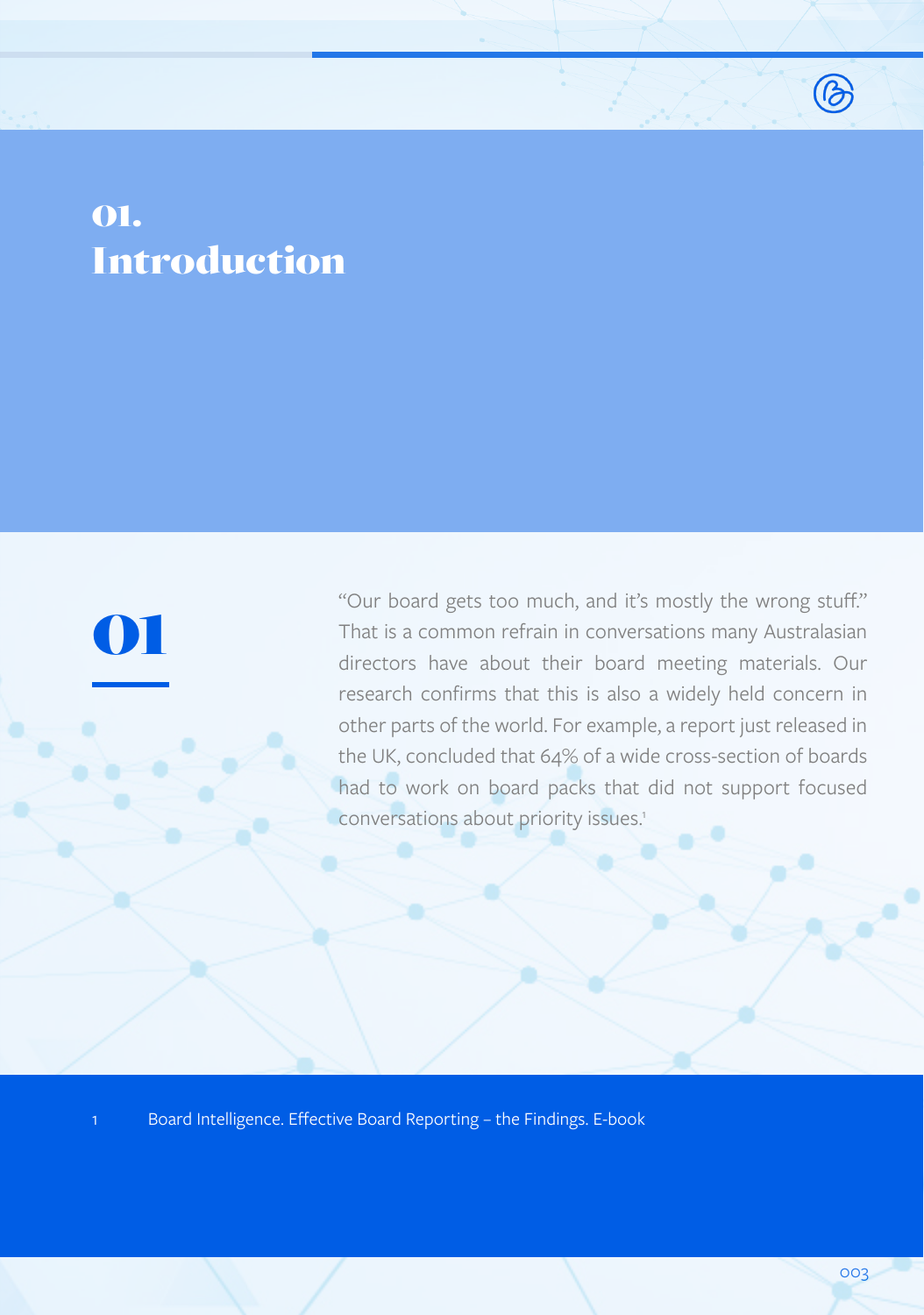<span id="page-3-0"></span>

02. So, why do many board packs fall short?

02

1. **Board packs are too big.** They contain more material than directors can reasonably be expected to review and absorb in preparation for a board meeting. This is partly a consequence of legislation and regulation that has increased board compliance obligations and performance expectations. However, the trend to digital board packs has added to the problem. Without the hassle of copying, printing, and posting hard-copy board meeting materials there is no natural counter to management's incentive to ensure their board is 'fully informed'. Given the reading time required, and the increasing complexity of the issues boards need to get on top of, it is increasingly likely that directors arriving at a board meeting will not have fully processed what they have been given. Increasingly, directors feel forced to be selective in what they pay attention to even though such pragmatism creates risk. Should they find their actions and decisions subject to judicial review, they will likely find weight is attached to every last word in the board pack.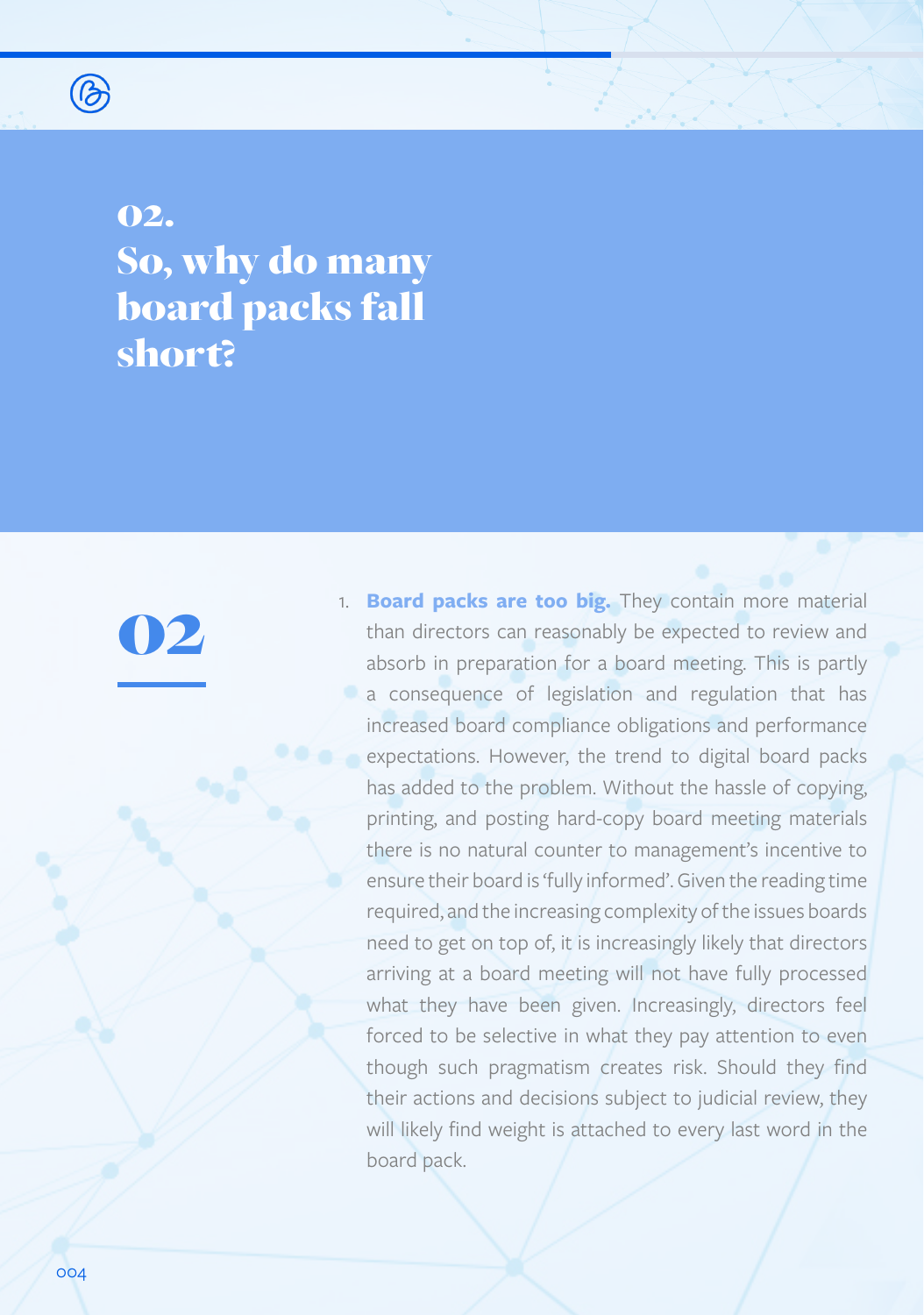- 2. **Much of their content lacks relevance.** Perhaps the most common complaint from directors is that too much of the board pack content is operational detail. Ironically, managers who put this content forward then complain about boards micromanaging and meddling in operations. The bigger problem is that the board's attention is distracted away from matters it has not or cannot delegate to management, to those it has. Another common problem is the high proportion of many board packs that are just 'for information'. Much of that so-called information is 'nice to know' in the board's hands rather than 'need to know'. The problem starts with performance measures that focus on past activity.
- 3. **Too much board reporting is backward looking**. A board can only influence what has not yet happened. Strategic and generative thinking, policy making, and risk characterisation – these are key board tasks and inherently future facing. Contrarily, much of the content of a typical board pack describes what has happened when it is no longer possible to influence the outcome.<sup>2</sup> Boards, of course, do need to monitor organisational achievement to check performance is on track. There are also lessons to be learned from experience. The problem is that too little of this backward looking reporting has an evaluative dimension that would capitalise on that opportunity.
- 4. **There is too much data and too little information.** It is frustrating for directors to be faced with a 'data dump' with precious little analysis and insight. The absence of an explanation of the relevance and implications of what management is putting in front of the board forces directors to pose a whole lot of questions that should not be necessary. For example, 'Why are you giving us this? What do you think that data is telling us? What are its implications? What options does it open up for us? What threats does it suggest are on the horizon? What are the assumptions on which this recommendation is based?

Australian Institute of Corporate Directors. What can be done about expanding board packs and information overload? 11 April 2019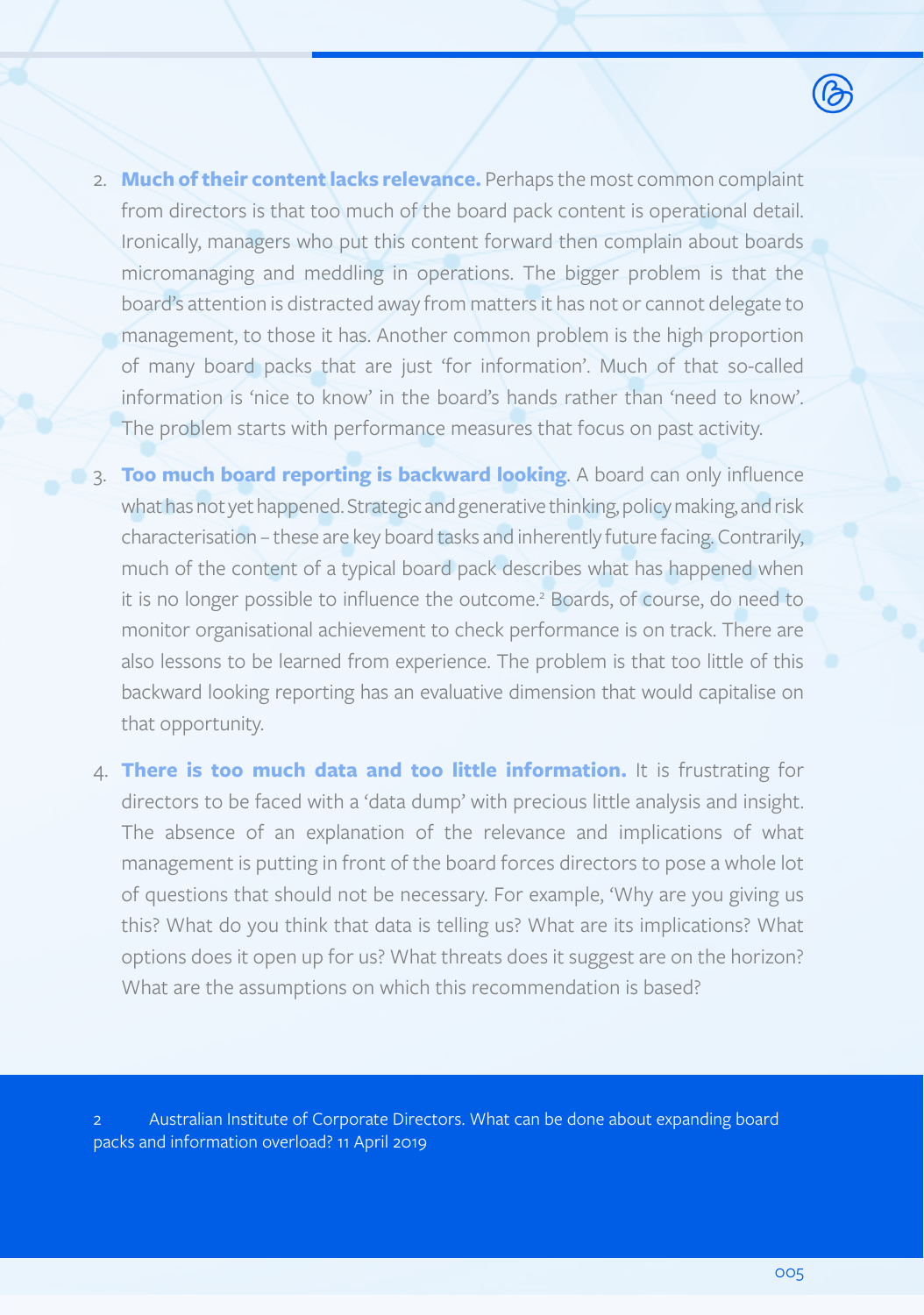

- 5. **The purpose of reports is not clear.** As they review the board pack content ahead of a meeting, directors often find themselves puzzling about the purpose of a report or proposal. Without a pointer to the reason a document is in the board pack there is no clear starting point for their preparation. If there is no recommendation at the head of the paper the action expected of the board is not clear. Also, there is often no context offered that would explain where the paper is kicking off from (e.g. a policy or past decision) and why the issue has a level of materiality that justifies the board's attention.
- 6. **Papers are poorly written.** We can include a number of shortcomings here. For example, too many board papers do not tell a story. They lack a narrative structure that drives from a problem definition to an analysis, to a review of options, and finally a conclusion and recommendation. There is a wide but mistaken belief that presenting board papers as a series of bullet points will somehow make the paper shorter and easier to understand. Neuroscience tells us the opposite is more likely. It is also common to see technical language, jargon and acronyms that make the material impenetrable to many members of the board. Excessive use of unexplained adjectives ('strategic', 'strong', 'promising', etc.) that are likely to mean different things to different people in the meeting is another problem.
- **12. Board pack content is poorly presented.** Inconsistent formatting reflecting the preferences and idiosyncrasies of individual authors makes progress through a board pack more difficult. We see small font content squashed onto the page with few headings to expose structure and too little white space to break it up. This might marginally reduce the number of pages but greatly increases reading difficulty. Documents conceived in paper form often do not transfer well to small tablet screens (spreadsheets especially). The trend in some organisations to dress board packs up with infographics and garish colours detracts from rather than enhances understanding. Inadequate indexing and pagination make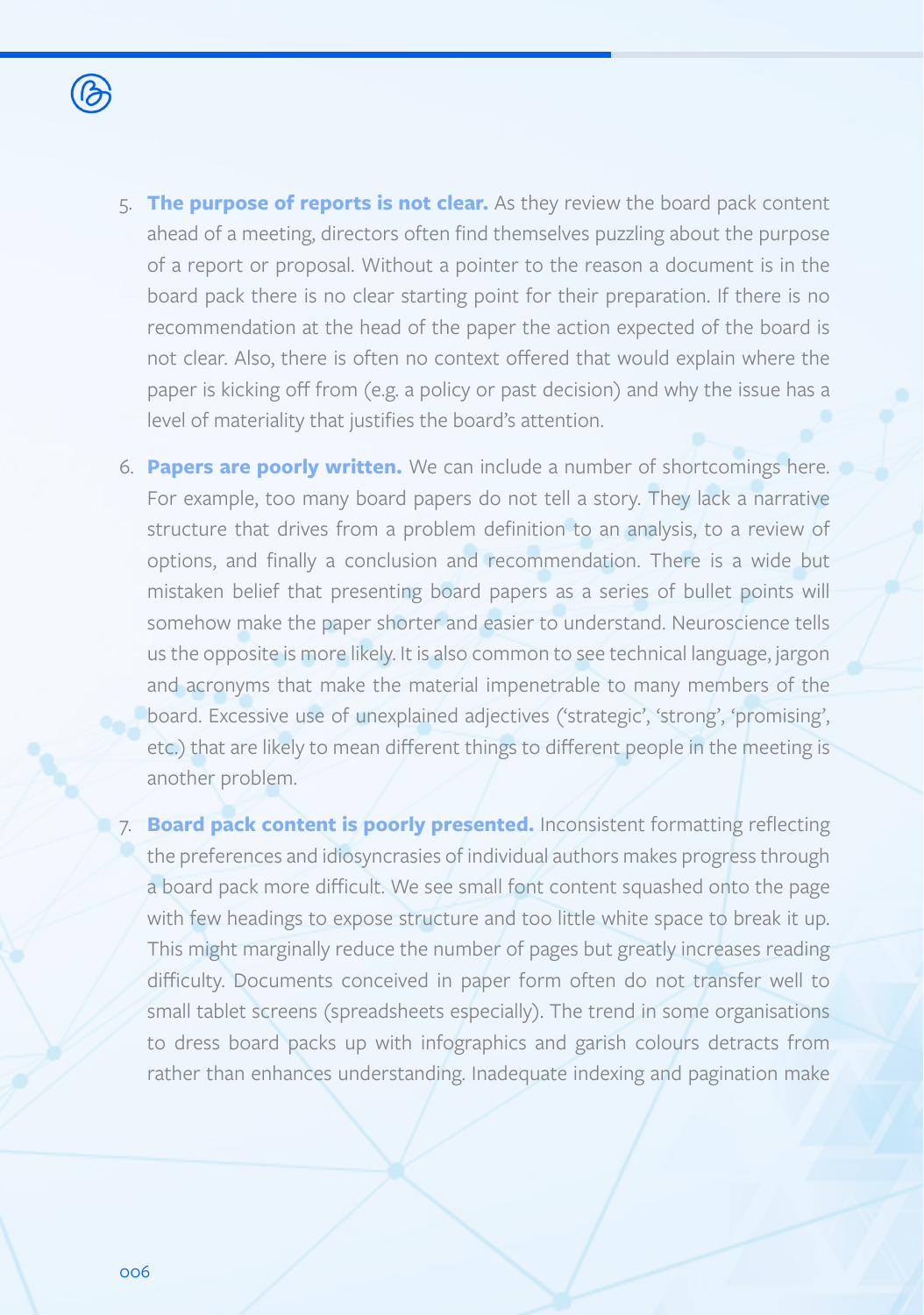it difficult – particularly in digital form - to navigate through the pack. Basic proof reading errors are not only a distraction but reduce confidence in the content and the author.

#### **The upshot of these shortcomings is serious because:**

- 1. Board meeting time is not being put to its most productive use. Too much of a board meeting has to be spent trying to figure out what are the main issues (if any) for discussion and decision.
- 2. To the extent directors are engaging with their board packs they are likely skipping over much of the content either because of excessive length or the 'indigestibility' of the contents. They are at risk of missing the key points.
- 3. Boards are not having the right conversations at best they are spectators to management activity (after the fact) at the expense of delivering to the effective direction and control of their organisations. Effective boards work 'on' the business not 'in' the business
- 4. That board packs are widely panned as unfit for purpose underlines a major board performance problem. However, rather than is usually the case - blaming management for board pack deficiencies - boards should be looking to their own culpability. We will pursue that idea later in the paper and offer some ideas on how board pack shortcomings can be fixed.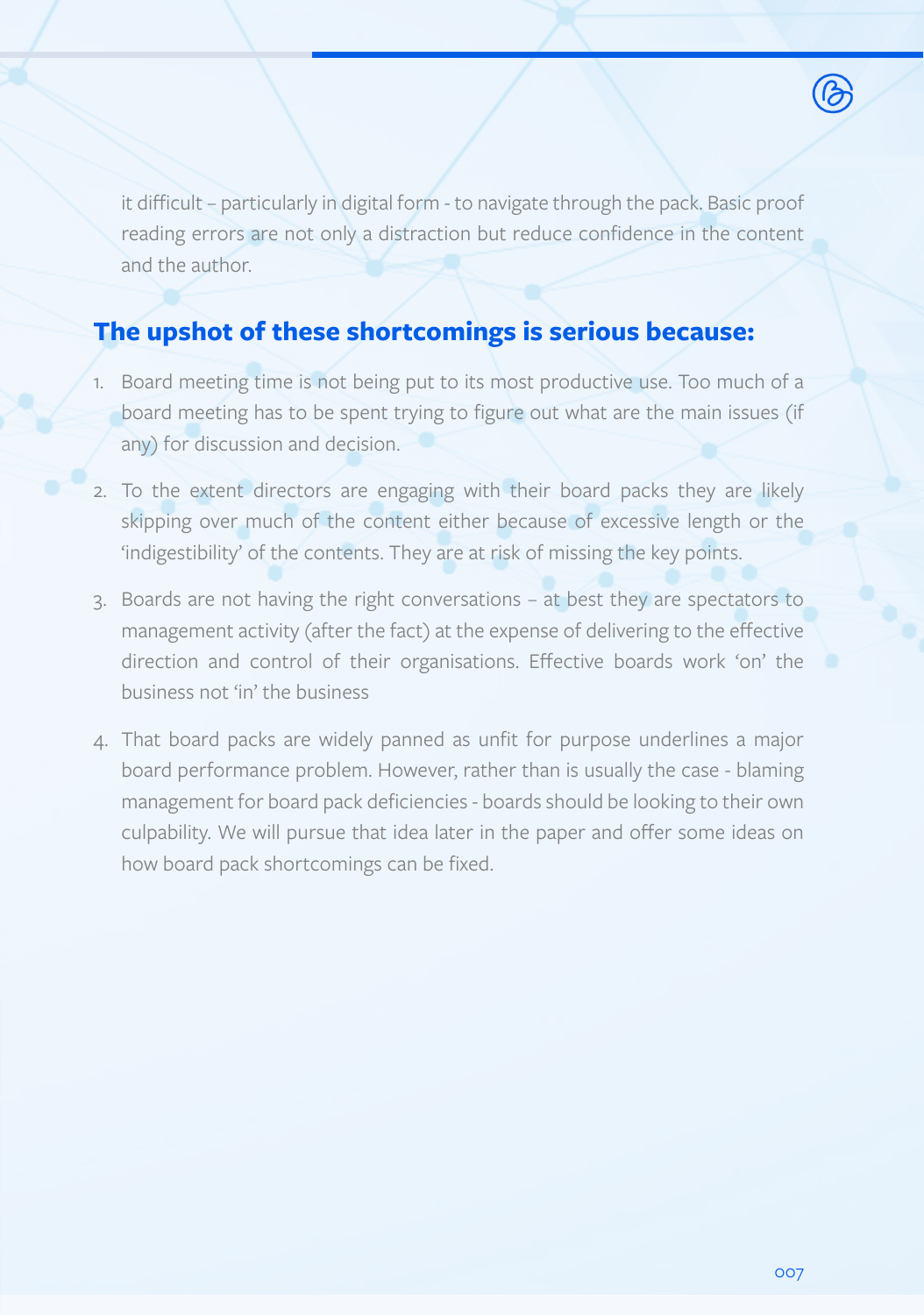<span id="page-7-0"></span>

03. **How Can** Board Pack Shortcomings Be Fixed?

# 03

We've described above a series of common concerns directors express about shortcomings in board meeting packs. While directors are expected to use their initiative to access other relevant sources of information, the board meeting pack is the single most important channel for the information most **C** boards rely on. To be effective, therefore, boards need meeting packs that contain relevant and reliable information, available when they need it, and in sufficient quantity. They also need it in a form they can engage with efficiently and still emerge with the level of understanding they need.

That board packs are widely panned as unfit for purpose underlines a major board performance problem. Rather than is usually the case - blaming management for board pack deficiencies - boards should be looking, among other things, to their own culpability. But management too has a part to play. So, where should we start?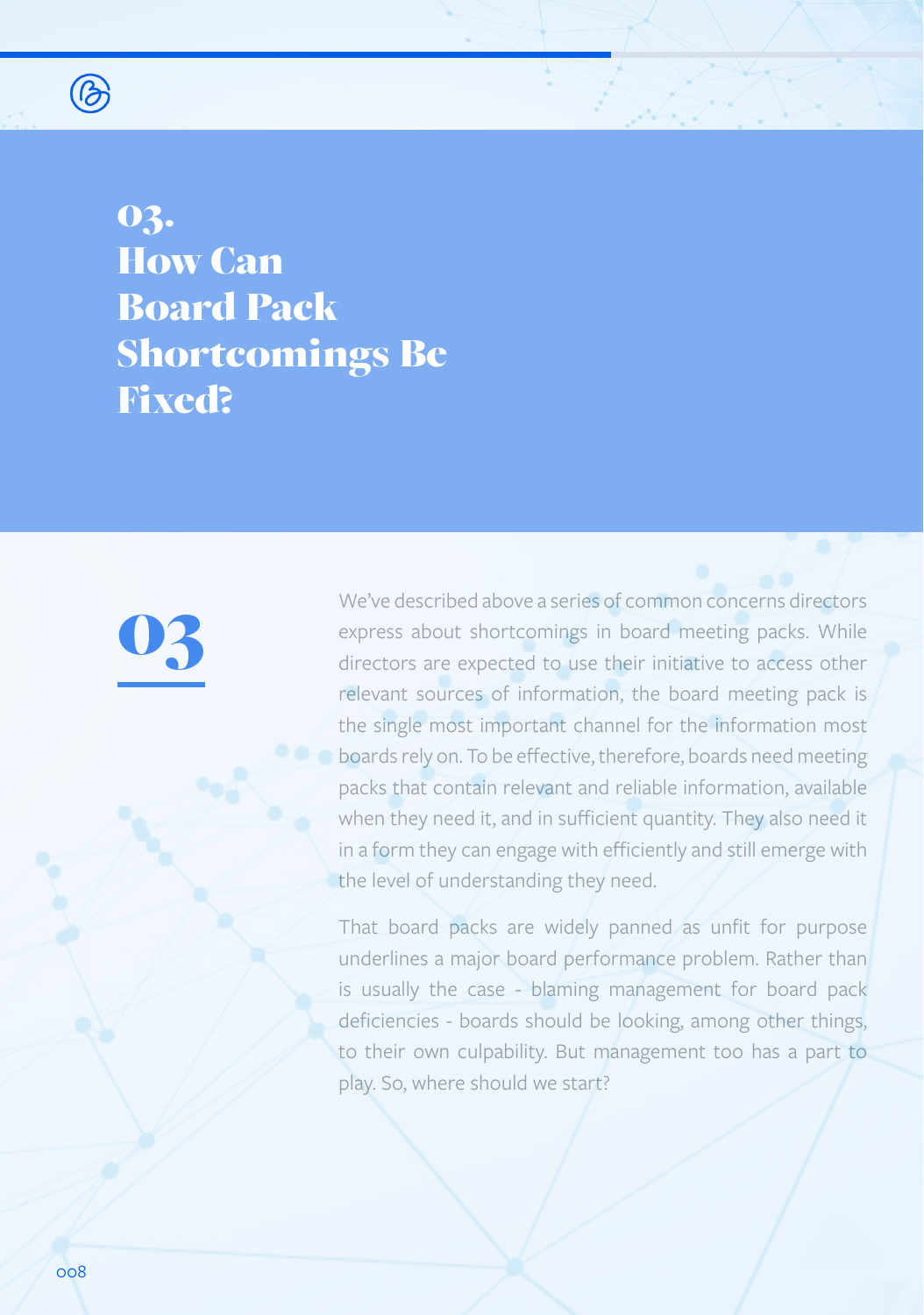#### **Improve board alignment and discipline**

Management operates under authority delegated by the board. Therefore, to a considerable extent the board must do its job first. It must express itself clearly to management about what it needs to know to discharge its core responsibility to direct and control the organisation. The content of board papers, their format, timeliness, and length are, therefore, matters on which the board should set expectations and provide direction to management on what is required. For instance, specifying templates such as the BoardPro CEO Report Template<sup>3</sup> (rated #1 on Google) is a great starting point.

Often the problem with overloaded board packs and excessively long board papers is that directors have never systematically considered and agreed what information the board needs. On top of that, boards tend to treat management time as a 'free good'. They are often too quick to ask management for additional information without questioning (or being questioned) whether the result will be worth the resource required. Board requests to management for more information are often no more than a tactic to move a meeting on or to indulge a particular director's hobby horse.

Boards also need to agree on performance metrics that are relevant at the board level. These should flow easily from the kind of high level statement of purpose and strategic outcomes that are fundamental to the board's fulfilment of its direction giving responsibility.4

3 *[https://www.boardprohub.com/blog/writing-a-ceo-report-that-delights-your-bo](https://www.boardprohub.com/blog/writing-a-ceo-report-that-delights-your-board)[ard](https://www.boardprohub.com/blog/writing-a-ceo-report-that-delights-your-board)*

Graeme Nahkies. *'Why your current strategic plan is probably little use as a gover[nance tool'](http://‘Why your current strategic plan is probably little use as a governance tool’)*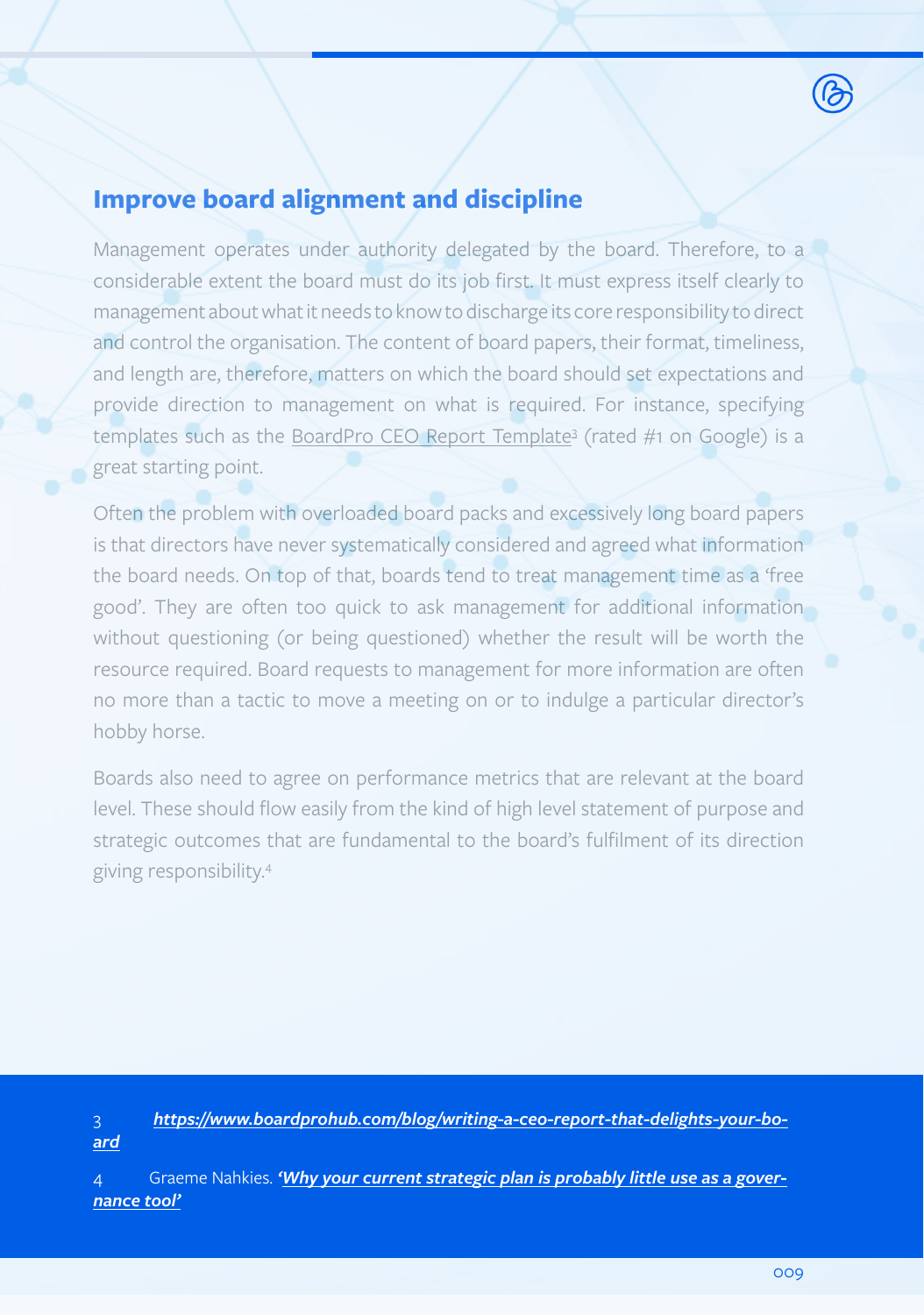

#### **Work to a brief**

A great deal of time and trouble would be saved if those tasked with preparing board papers were given a clear brief. What needs to be made clear, in particular, is the purpose of the paper and the specific questions that need to be answered. For example, in a decision paper, what are the key decision making criteria that must be satisfied?

This basic specification should apply no matter where it is initiated. It might seem an extra and even unnecessary step, but it saves a lot of time and unnecessary frustration in the end. Not least it reduces the risk that the resultant documents will have significant gaps or be overloaded with irrelevant material.

An important aspect of defining the brief is to set realistic expectations about timing. Some board requests justify urgency, but many do not. Deadlines can and should be negotiated. This is not usually a problem with important decision papers and routine monitoring reports but ad hoc requests for additional information are often problematic. In this, executives are often their own worst enemy – too readily agreeing in the heat of a board meeting to supply additional material without thought to the availability of preparation time or the opportunity costs to other commitments.

#### **Insist that all documents prepared for the board follow a template**

Many board packs seem like the proverbial 'dog's breakfast' as a result of leaving the choice of structure, format and all the other variables to each writer. Consequently, whether a board paper is easily digestible by its intended audience, or even useful, is a bit of a lottery.

BoardPro's default board agenda template is a good starting point as it structures the pack from the most to least critical matters in a format that is easy to consume.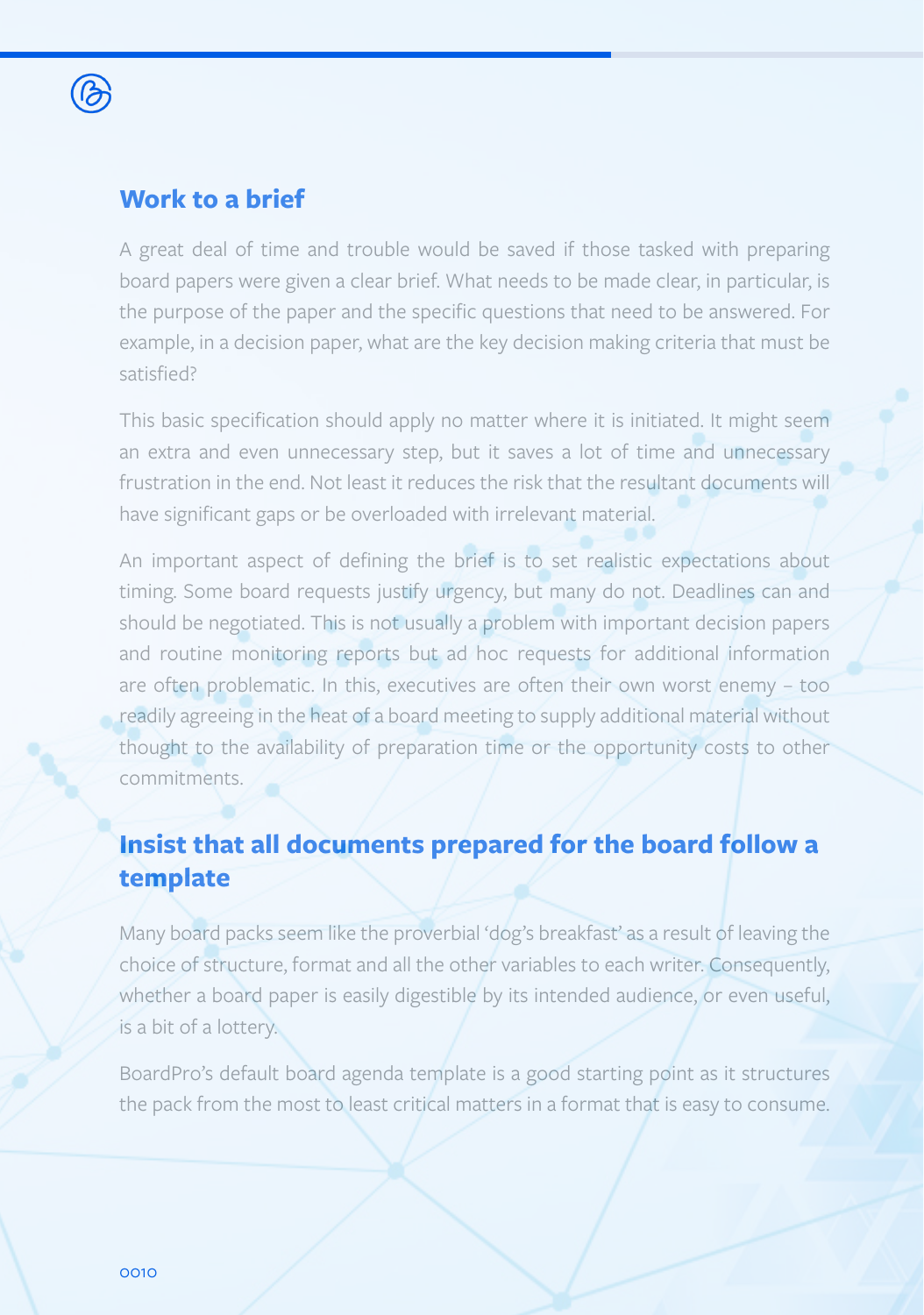It should be a requirement that anyone preparing a board paper, for whatever purpose, follows an appropriate organisation-wide template. A predetermined structure and a well-designed format help writers improve the quality of their content.

Consistency of construction and presentation of documents not only makes them look more professional but makes it easier for directors to read and absorb their content.

Templates also help ensure board papers have a proper narrative structure with, like any good story, a beginning, a middle and an end, and logical flow between each. Despite some board's misplaced enthusiasm for papers drafted in bullet points a narrative form is necessary to force writers to explain themselves properly and to enhance the reader's understanding and retention.

Boards everywhere are looking to board pack content to prioritise analysis and insight over data and to help lift the board's attention into the future-facing, strategic realm.

Templates help ensure that essential content is not missed out. Key questions can be included in templates offering the kind of checklist benefit found worthwhile in other high pressure decision making environments.5

#### **Train your staff**

Governance training tends to focus on the board and its members but many of the shortcomings in board packs are because staff supporting the board do not understand the board's role and what directors need to do their job.

Those staff preparing materials for the board – from the chief executive down need to understand their 'customer's' perspective and requirements.<sup>6</sup>

#### 5 These are well explained in Atul Gawande's *[The Checklist Manifesto](http://atulgawande.com/book/the-checklist-manifesto/)*

In saying that report writers need to understand what the board needs, it assumes the board itself knows, which is not a given. Too many boards act as if they are little more than management committees constantly delving into operational detail and decisions which have been delegated to management.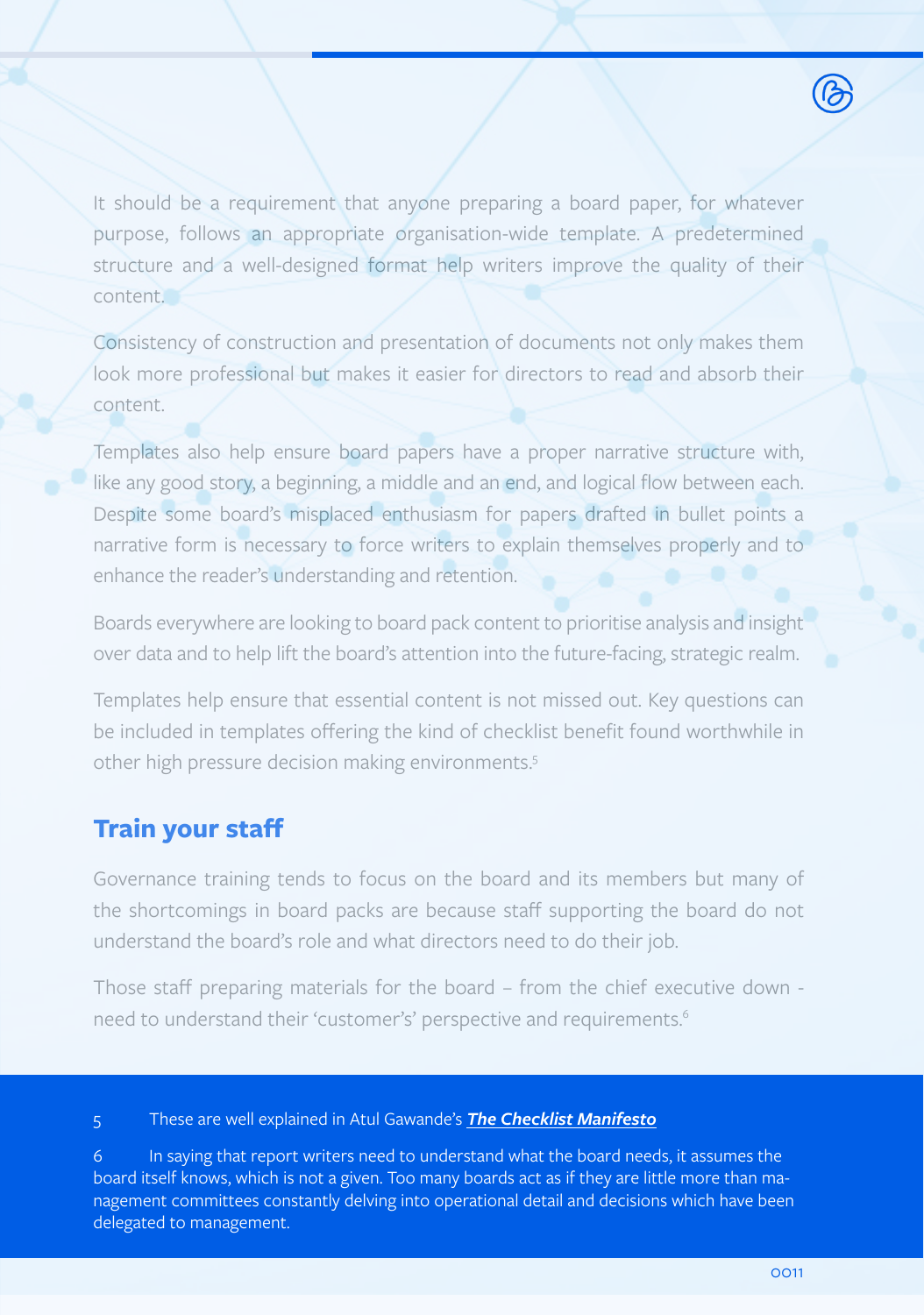

Sadly, many of also need to be taught how to express themselves in 'plain English'.

There are some fundamentals that board pack contributors need to understand, For example:

- Board packs are not where writers show off how much they know. It is where they present as concisely as possible a clear problem definition, objective analysis, and valid evidence, so the board can reach a conclusion and make a decision.
- Board papers need to be honest about where, for example, things are falling short of plan. Directors become very suspicious about what is being hidden when faced with a board pack that is little more than a highlights package. The board pack should sign-post anything that should be of concern to the board.
- Directors are easily distracted by clumsy and error ridden writing (spelling mistakes, grammatical errors, wordiness, etc.) and are likely to judge the content the writer is trying to convey as similarly suspect.
- Board meetings are expensive to convene even if only terms of people's time. Ideally, therefore, what is put to a board meeting should demand action by the board. Writers should ask themselves 'if this were the only item on the agenda would it still justify the board meeting?' Unfortunately, as a basis for stimulating and value adding board meeting dialogue the content of many board packs is a signal to directors to review their e-mail.

#### **Seek balance in how board pack content is presented**

Board papers that are either word or data dense are likely to achieve less than the purpose for which they are prepared.

Finance reports, for example, tend to be data driven but they still need commentary to interpret and explain the significance of the data and offer analysis and insight. Most finance reports could considerably improve the reader's experience by converting data points into relevant ratios and then into graphs that tell the story of the financial condition of the organisation at a glance.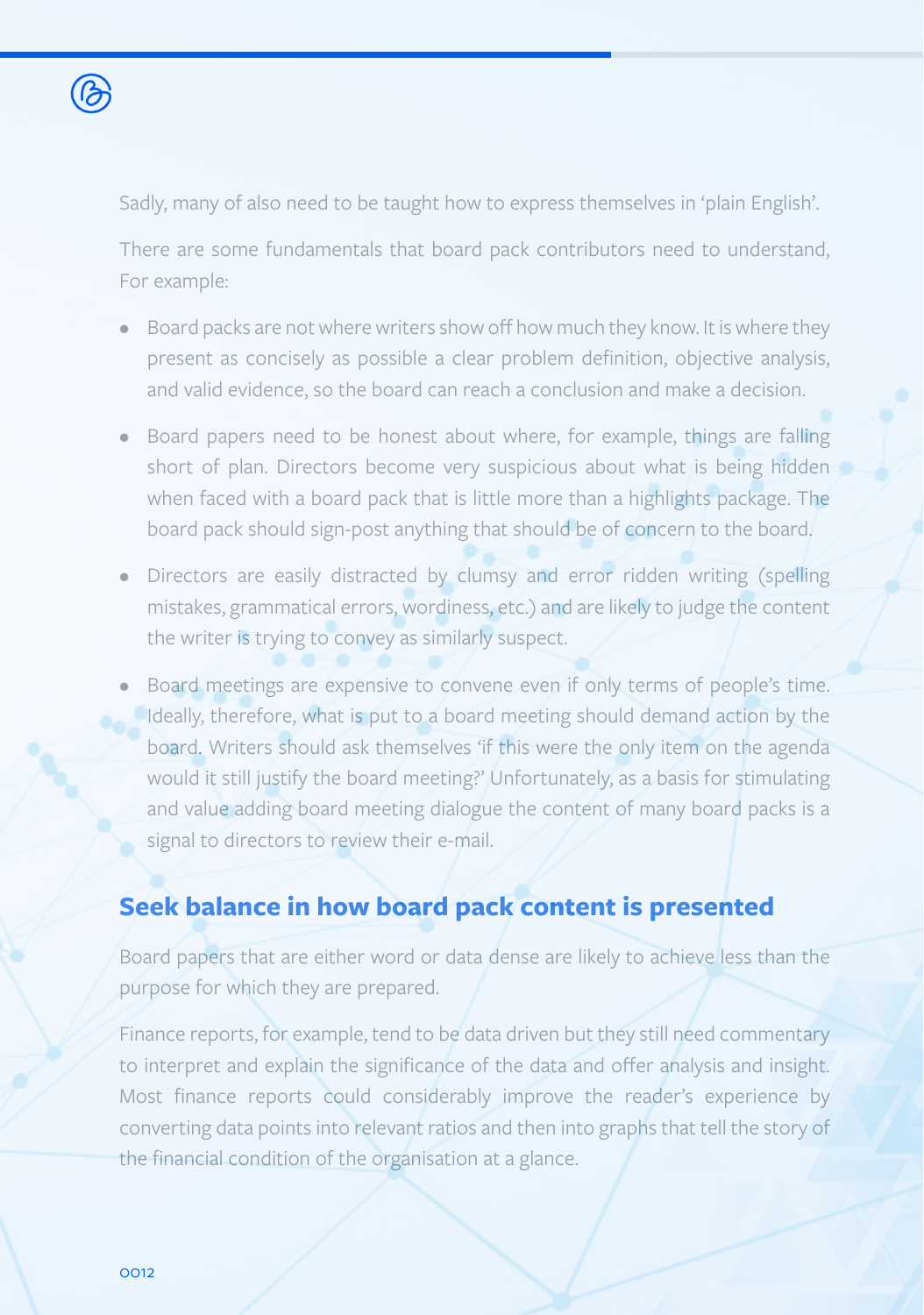Where is it now, where has it come from and where might it be going (projections)? Directors should not have to undertake an almost forensic analysis of the numbers as part of their board meeting prep any more than they would be expected to delve into the chemical notation of, say, a manufacturing process. Discussion of what the numbers mean and where they might be leading should be discussed but starting with a management-provided analysis.

Historical accounting measures are not the only way to judge organisational performance. Non-financial measures are increasingly acknowledged as central to understanding organisational performance and well-being.

Word-dense papers can also be improved considerably with visuals of various kinds. Photos, graphs, illustrations, and hyper-links to short videos can immediately improve the readers understanding of the activity or assets referred to. The aim is to inform and educate, and to illustrate key points in the text.

Another balance that needs to be struck is between backward and forward facing performance indicators. Boards need 'leading' as well as the more traditional lagging indicators.

#### **No matter what is initially drafted, condense it further**

The oft-quoted Australian court case in 2011 concerning the collapse of a company called 'Centro' reportedly revolved around two key pages in a board pack running to nearly 1200 pages. The judge was unequivocal about two things. Firstly, if critical information was missed because of an overload problem the board could have prevented it. Secondly, no matter what the volume is of material provided to directors, they need to take the time to read and understand it.

Depending on directors' reading speed it might be realistic to expect that an 'average' director preparing for a meeting can get through about 30 pages an hour. It is easy to do the sums and the message is clear; board packs need to be reduced in size.

Outside of (and in addition to) a ruthless culling of the board meeting agenda, how can this be achieved?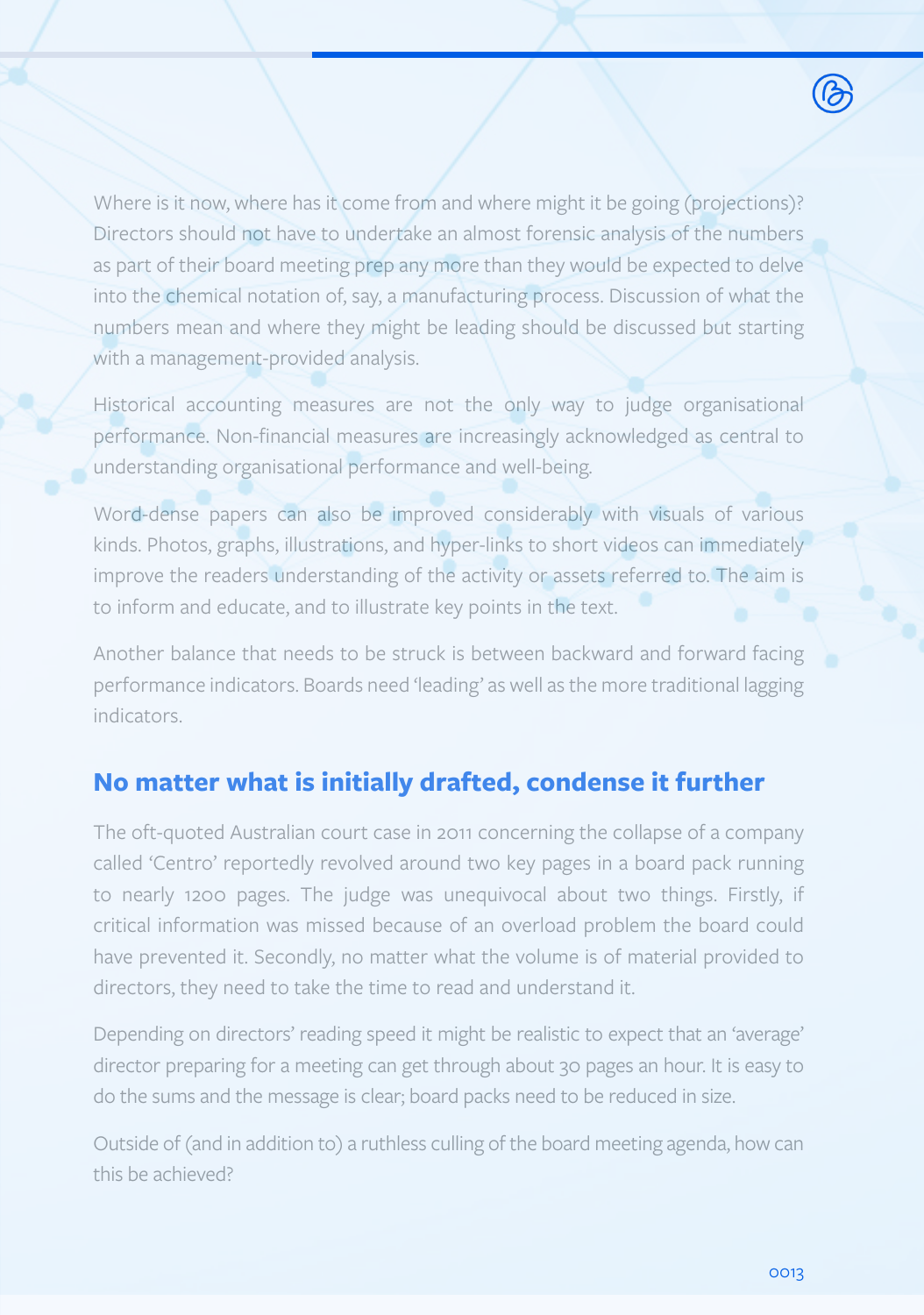

- Be prescriptive about the maximum length of board papers. Whatever size is chosen will be arbitrary to some extent, but 10 pages should be more than enough for most topics.
- Eliminate content that is just 'nice to know' and make it available in another form at another time in a location accessible by directors who are interested. Directors need to understand that what is in the board pack is 'need to know' down to the last word.
- In performance monitoring, use exception reporting. Only report that which is outside an acceptable range of variance determined by the board (e.g.,  $\pm 5\%$ ).
- Have the board agree the frequency with each metric needs to be reported. Many performance indicators change little from one meeting cycle to the next. Look at these two or three times a year and in the meantime do not pad out reports with content that has no information value.

#### **Summarise the content of each document**

Every board paper longer than, say, two pages, should be preceded by an executive summary no longer than one page. An executive summary should cover:

- The purpose of the paper
- The context and substance of the matter
- The main issues/questions addressed
- The conclusions
- The recommendations (i.e., the board action proposed)

This discipline should also be applied to the kind of documents from outside sources (e.g., industry publications, sector analyses, consultants' reports, etc.,) that are usually included in the board pack without any guidance to directors as to their relevance to the board's interests, key conclusions, points to note, etc.

Forcing the prior preparation of a cover note would greatly reduce the number of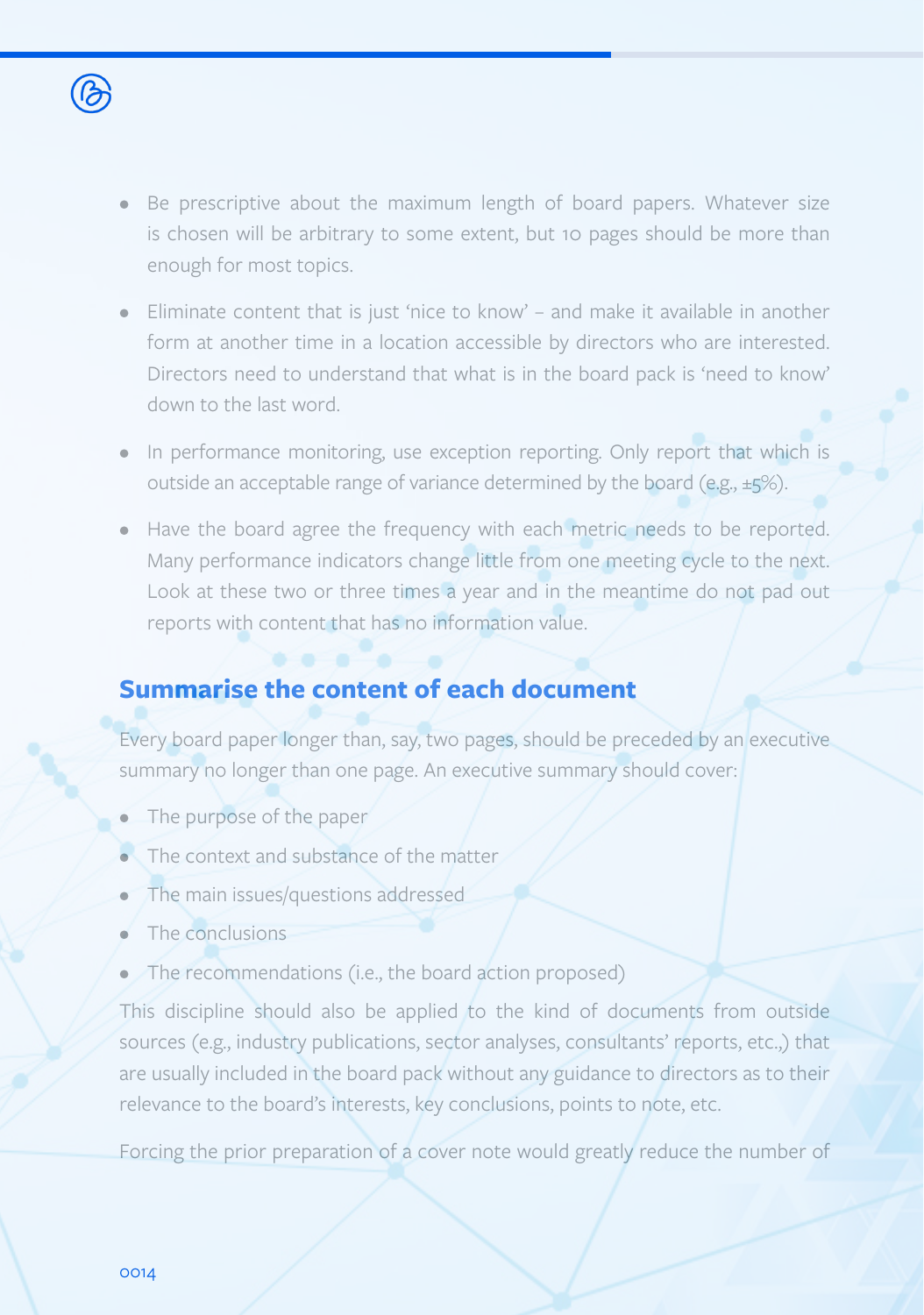these documents added to the board pack. Better still it would force a proper board paper to be prepared on the significance of such a document if it were in the 'need to know' category.

#### **Include an explicit quality control step before the board pack is distributed**

Chief Executives should be clear that they are accountable for everything in the board pack. They have implicitly approved all the content even if they have not authored it themselves. Boards should reinforce that.

Where resources are available it is desirable to nominate someone as the board pack quality controller. The board secretary or company secretary are obvious candidates. The QA role is to ensure that material supplied for the board pack is ready to go out to board members. In other words, that it:

- relates to an item in the most up-to-date version of the agenda
- is on schedule and will allow board members adequate preparation time
- fulfils the brief
- is template compliant
- is free of obvious writing errors

Another aspect of the quality check is for completeness. A good test for this is whether a paper or report still needs to be 'presented' or can be 'taken as read'. Ideally all board pack materials should be self-explanatory and apart from any necessary verbal updates, require no further introduction at the meeting. This allows valuable board meeting time to be used for questions, discussion, and deliberation.

Ideally there would also be an inhouse peer review requirement and perhaps even the scrutiny of a separate editor. At the very least all writers should be expected to use one of the readily available on-line editing tools like, for example, *Grammarly*.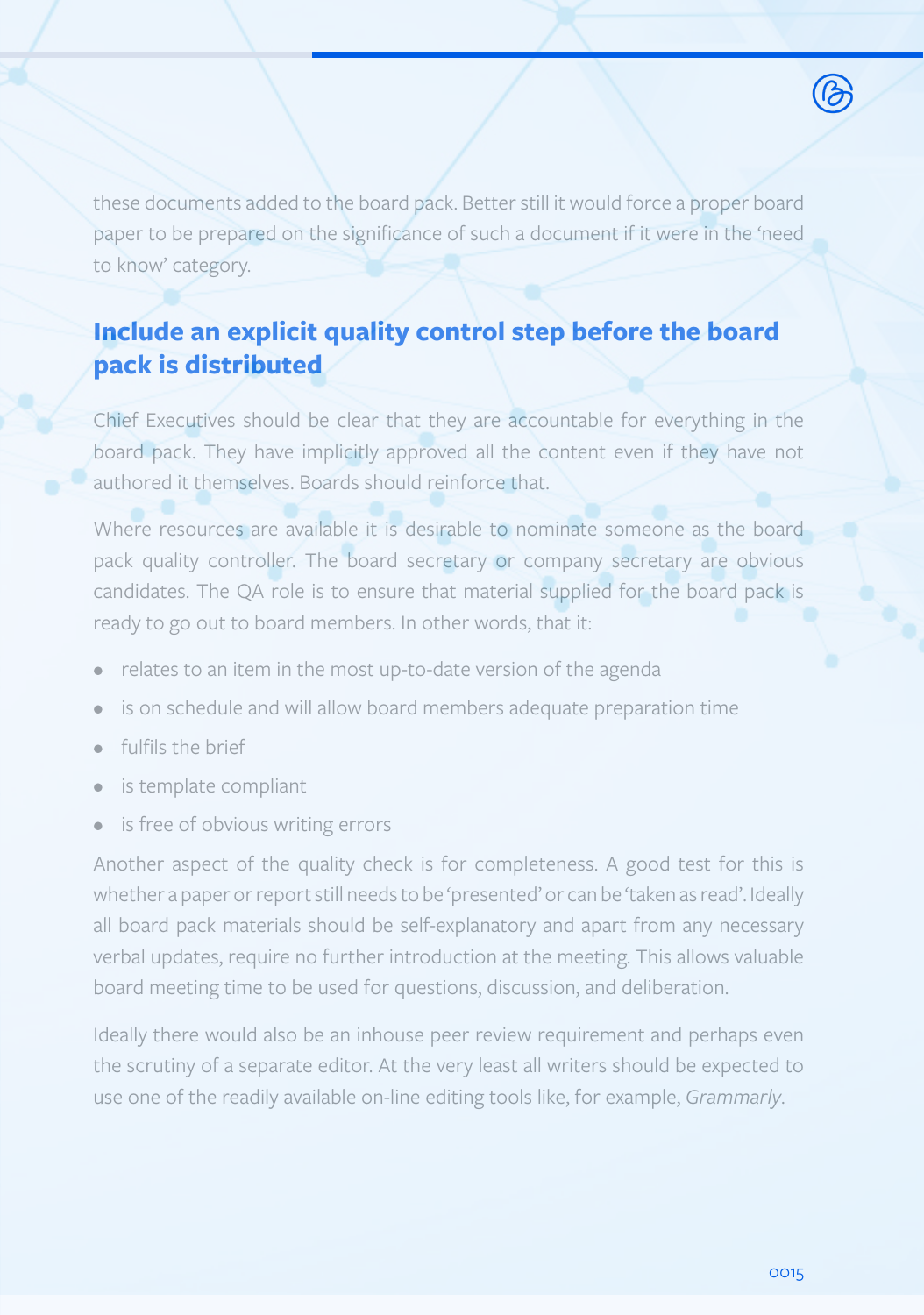

#### **Finally, add a board pack 'road-map'**

Directors benefit greatly from a short document that offers a guide to the coming meeting and the materials that are provided to support it. It is a great aid to directors preparation because it offers a holistic view of the meeting. Rather than just a series of separate items on an agenda it is a steer on the main focus of the meeting, its relevance to the board's priorities, and the decisions that need to be made. It helps each director to think about where they can and should add value. It means that instead of starting their review at the beginning of the board pack and working laboriously through to the end, each director can go straight to the parts to which they need to pay the greatest attention.

Ideally this overview or 'roadmap' is prepared by the chair because it is an opportunity for the board leader to signal to colleagues what the meeting must achieve, where its focus must lie and how, consequently, the meeting needs to be conducted. However, we have also seen very good examples prepared by chief executives either separate from or as part of their 'Chief Executive's Report'. Too many Chief Executive Reports are an unnecessary rehash of financial and operating results that are included elsewhere in the board pack. The most effective one is a first person narrative that sets the stage for the meeting and features the 'big picture' of the state of the business and its strategic outlook. This is also an opportunity for chief executives to highlight the matters that, during the meeting, the board should pay particular attention to.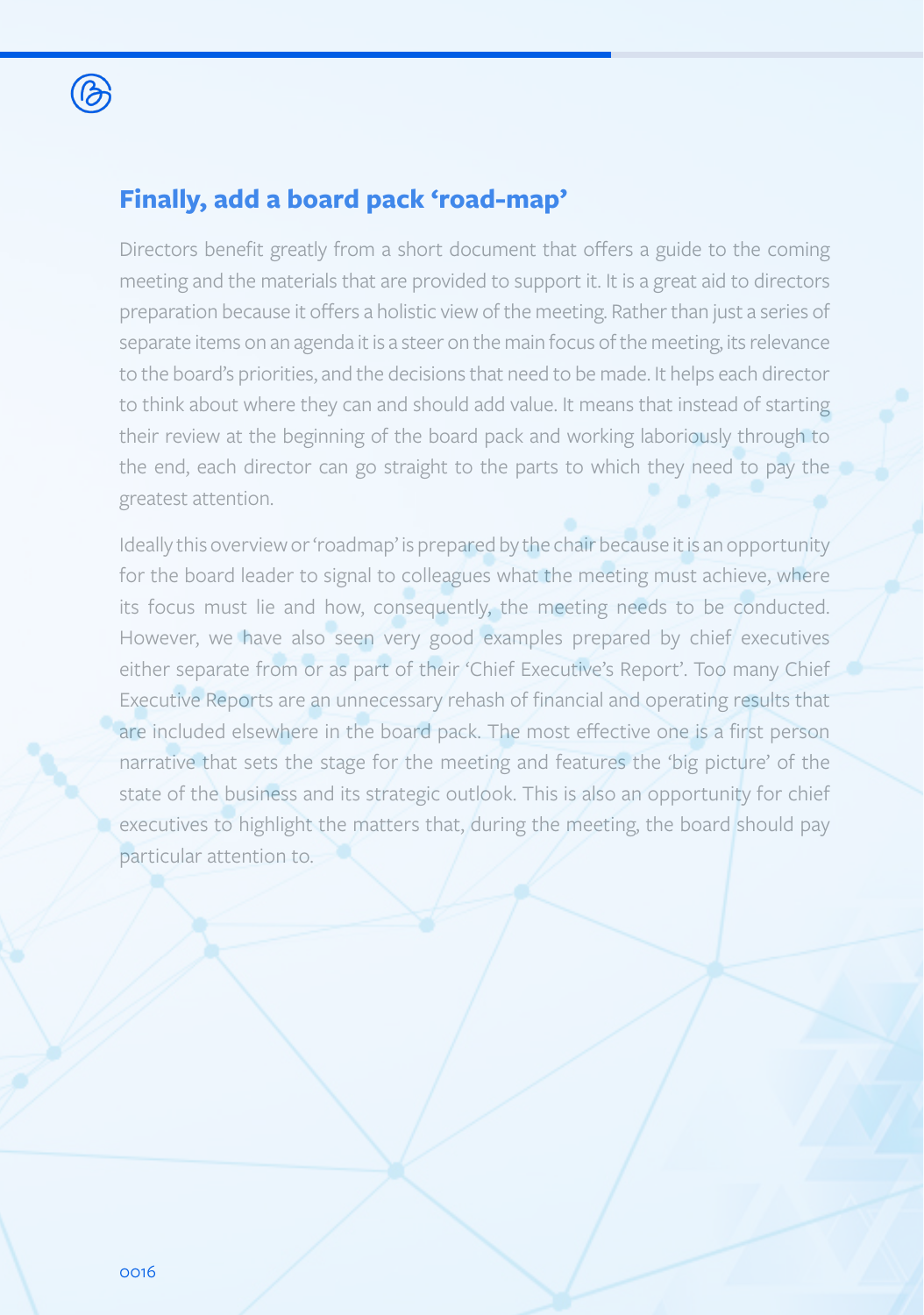# <span id="page-16-0"></span>About BoardWorks

For over 25 years, BoardWorks has worked with boards and their executive teams to achieve excellence in the governance of their organisations.

Board Works is a strategic advisory partner to BoardPro and a regular contributor to BoardPro's blog articles (https://www.boardprohub.com/blog )

#### **BoardWorks can assist you with:**

- Advice and assistance based on the best thinking internationally on governing board accountability and boardroom performance improvement opportunities;
- Facilitation and coaching in the effective design and conduct of core board processes including strategic thinking, key decision making and risk characterisation;
- Governance training professional development specific to the boardroom environment that increases board and individual director capability;
- Consulting on the way in which board dynamics relates to the collective leadership that is inherent in governance roles;
- Achieving real enjoyment and satisfaction from your governance role.
- Visit at *[www.boardworks.nz](http://www.boardworks.nz)*